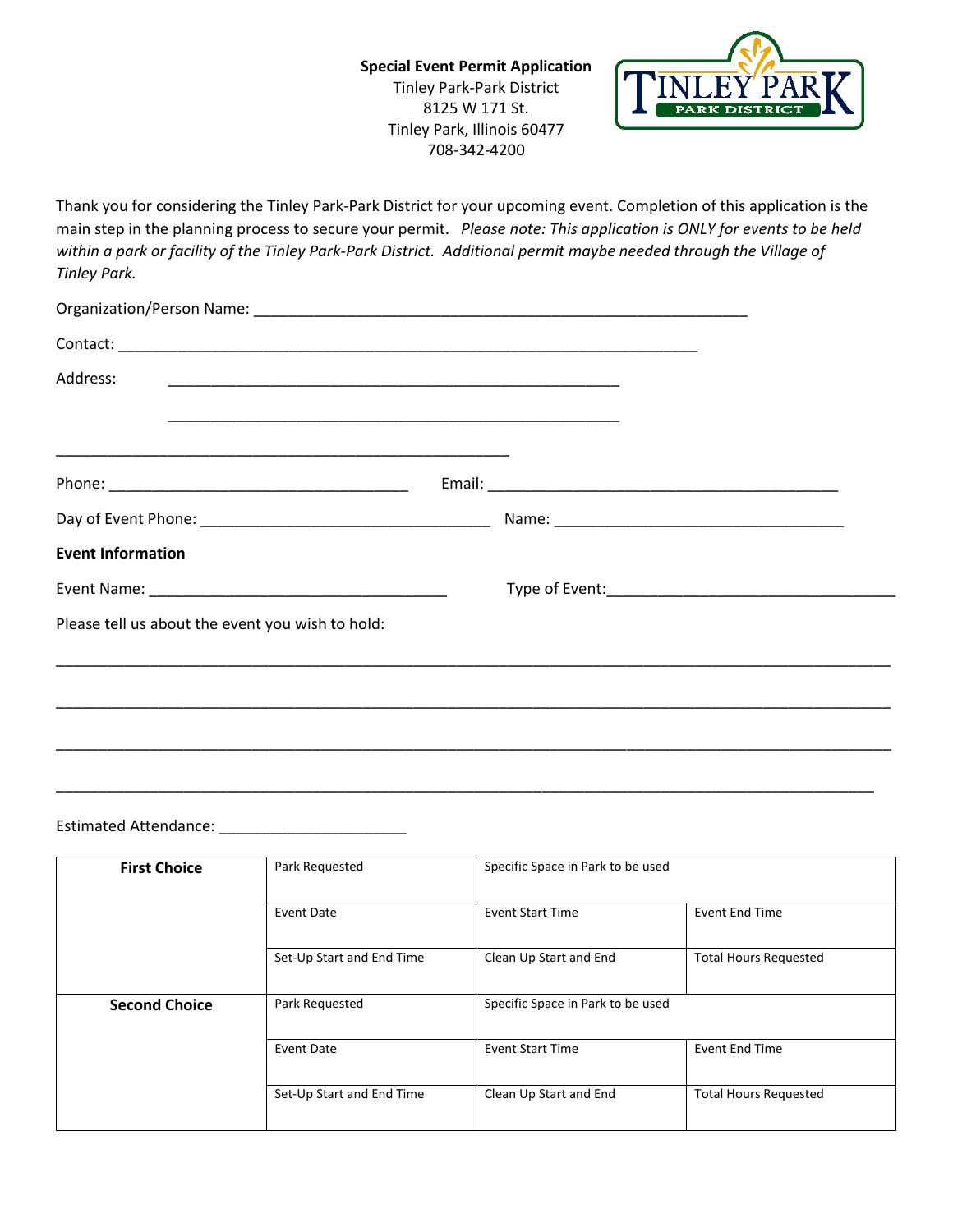

## **APPLICANT MUST BE 21 YEARS OR OLDER TO OBTAIN PERMIT**